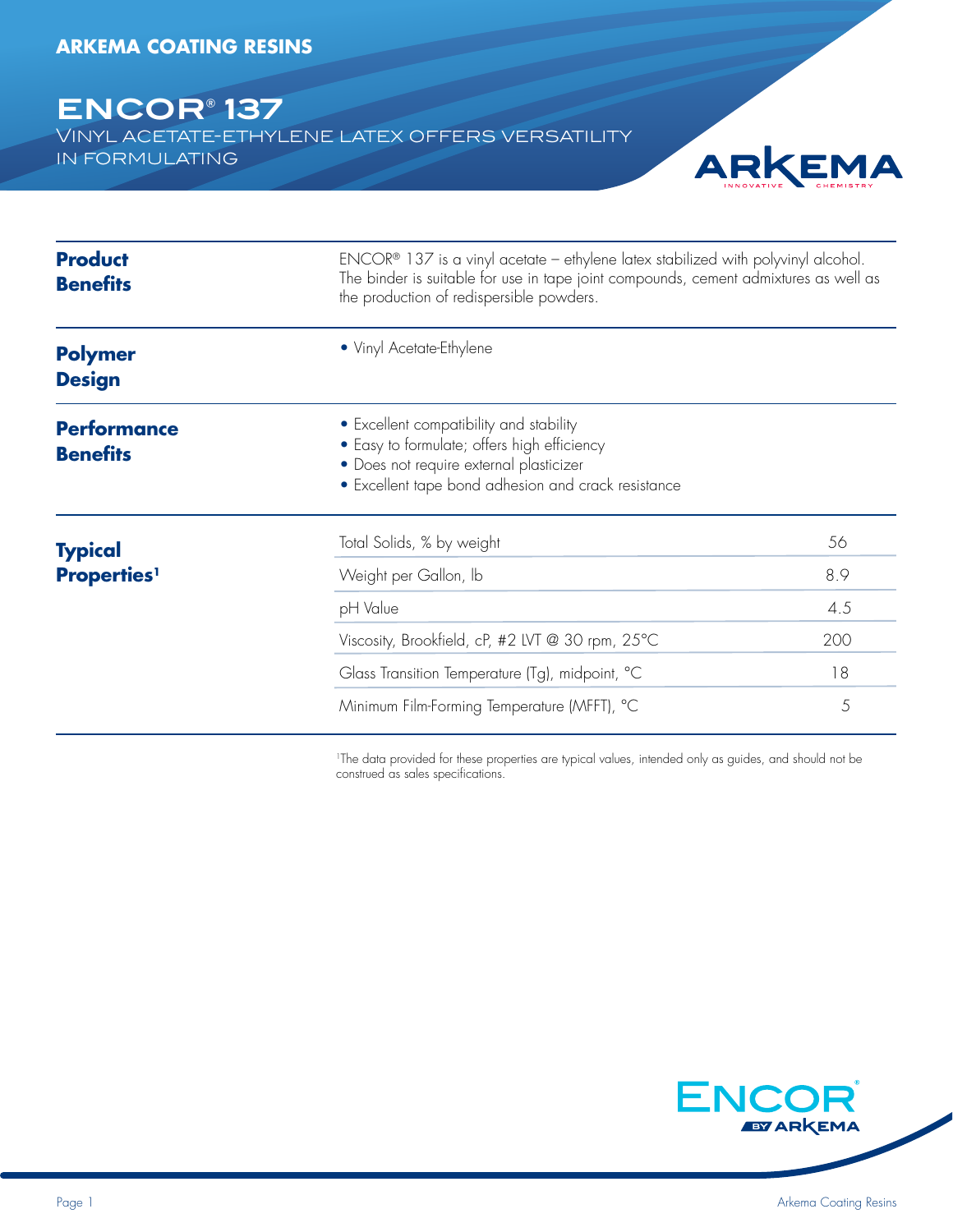Joint finishing products are an integral part of gypsum board systems. Their role is to finish the joint between the individual sheets of gypsum board in such a manner that even under critical lighting the whole wall (or ceiling) gives the impression of a monolithic surface.



Figure 1. Illustrates the use of joint compound to finish interior walls and ceilings.

# **Tape Bond Adhesion**



Figure 2. Illustrates the superior low temperature tape bond adhesion performance of joint compounds formulated with ENCOR®137 latex.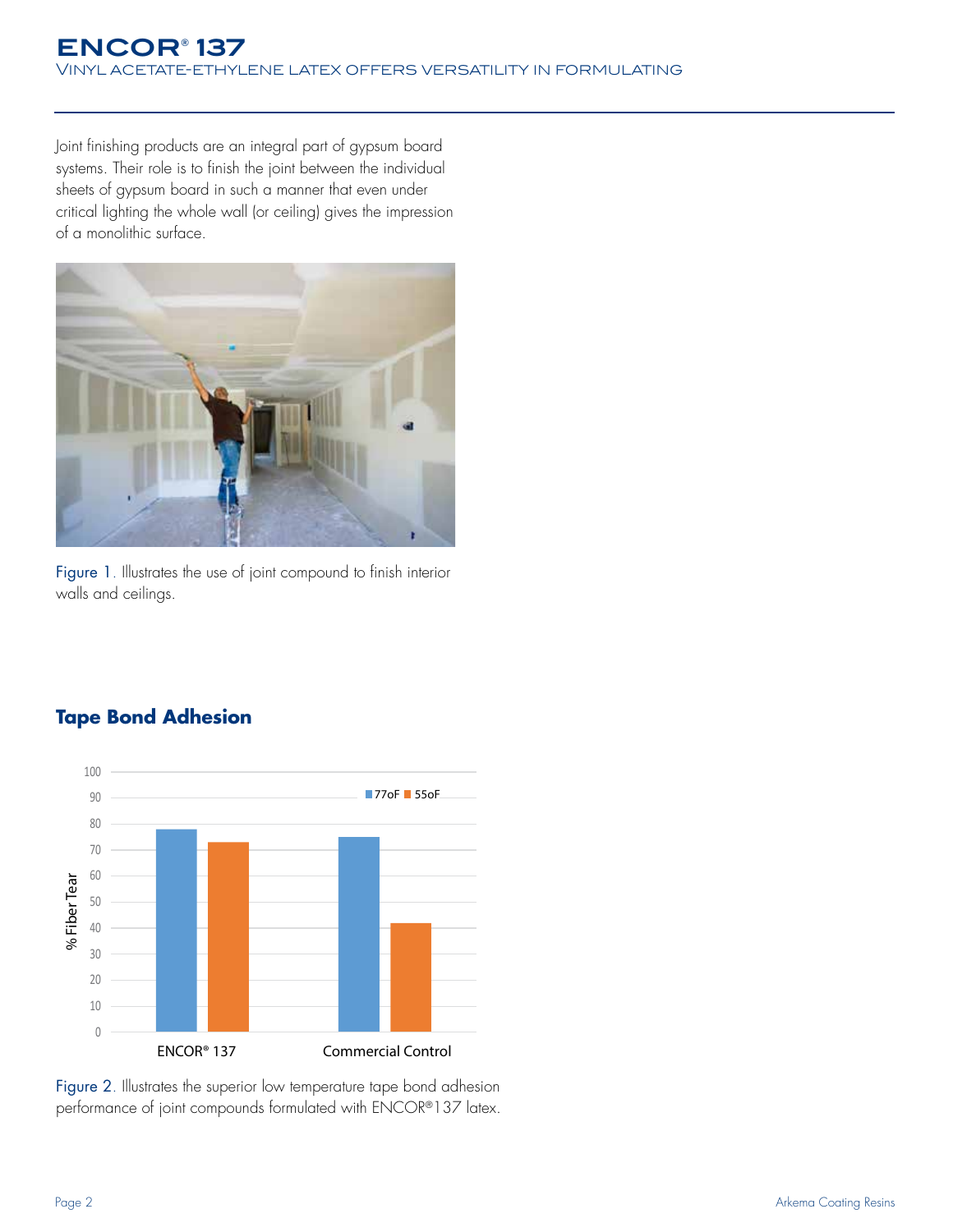# **ENCOR® 137** Vinyl acetate-ethylene latex offers versatility in formulating



Figure 3. Fiber Tear testing illustrates the excellent durability of joint compounds based on ENCOR® 137 latex.



Figure 4. Illustrates the superior mud crack resistance of formulations utilizing ENCOR® 137. This allows for thicker applications of joint compound to address major irregularities in walls and ceilings.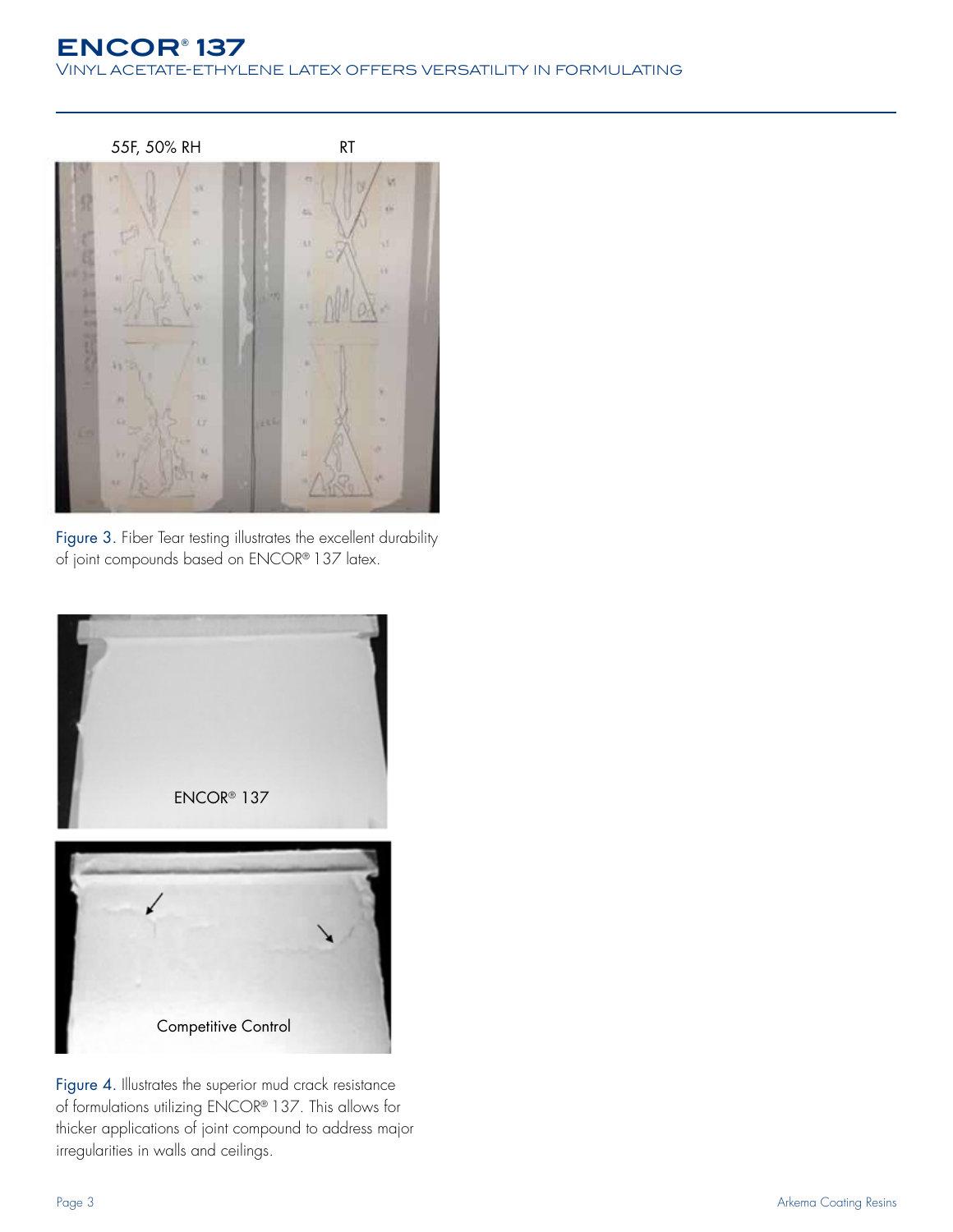## **Formulating Guidelines**

#### Thickener Choice

- HEC and HEMC thickeners are preferred, high molecular weight products are more efficient than lower molecular weight grades.
- ASE and HASE thickener types such as Rheotech<sup>TM</sup> 46, Acrysol<sup>TM</sup> ASE 60, Rheotech<sup>TM</sup> 4200 and Acrysol<sup>TM</sup> TT-615 may also be employed.
- HEUR thickener types should be avoided because of undesirable flow characteristics.

#### Filler Selection

- Calcium Carbonate Grade
	- Primary filler pigment.
	- Performance differences can be anticipated with different sources of ground calcium carbonates due to natural variations in quality of calcium carbonate source. Trace minerals and salts in the ground calcium carbonate can negatively impact performance. Any new grade of calcium carbonate should be tested for suitability.
	- Calcium carbonate with an average particle size of 6-10 μm is preferred when formulating joint compounds.
- Mica and Hydrous Clay
	- May be utilized as a particle replacement for Calcium Carbonate to minimize cracking.
	- Will impact hardness and porosity of finish.
- Perlite and Glass Microspheres
	- Utilized in light weight and ultra-light weight formulations.
	- Functions as partial replacement for Calcium Carbonate, should be substituted on an equal volume basis taking into account their ultra low density.

#### Biocides/Mildewcides

- Biocides and mildewcides are necessary to achieve the desired product shelf-life and maximum performance.
- $-$  Kathon<sup>TM</sup> LX is the recommended package biocide.
- There are several recommended mildewcides and either Polyphase® 663 or Busan™ 1192D are good choices.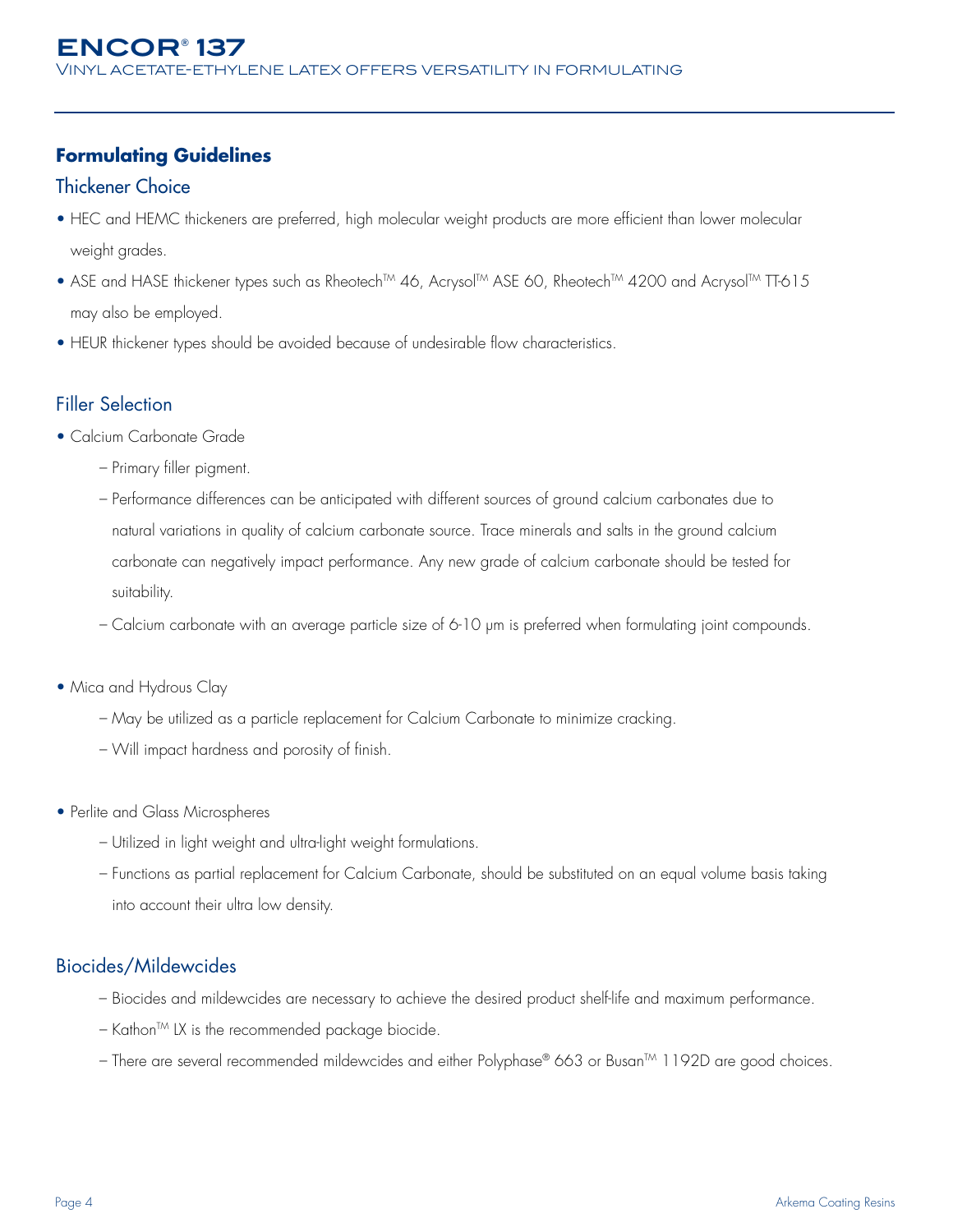# **Formulation Suggestions Regular Weight Joint Compound**

| <b>Ingredients</b>          | Quantity |
|-----------------------------|----------|
|                             |          |
| ENCOR® 137                  | 53.4     |
| Water                       | 278.2    |
| Propylene Glycol            | 3.6      |
| Cellulose ether             | 4.9      |
| Calcium Carbonate (6-10 µm) | 623.3    |
| Diatomous Earth             | 6.7      |
| Mica                        | 28.5     |
| Biocide                     | 1.4      |
| Total                       | 1000 O   |

#### **Paint Properties:**

| Weight Solids, % | 70 O  |
|------------------|-------|
| Volume Solids, % | 47 O  |
| P/B              | 22 O  |
| Density, lb/gal  | 1.5.5 |

# **Light Weight Joint Compound**

| Ingredients                 | Quantity |
|-----------------------------|----------|
|                             |          |
| ENCOR® 137                  | 70.7     |
| Water                       | 383.2    |
| Cellulose ether             | 4.8      |
| Perlite                     | 54.4     |
| Calcium Carbonate (6-10 µm) | 440.7    |
| Diatomous Earth             | 24.2     |
| Mica                        | 20.0     |
| Biocide                     | 2.0      |
| Total                       | 1000.0   |

#### **Paint Properties:**

| Weight Solids, % | 53.0 |
|------------------|------|
| Volume Solids, % | 26.0 |
| P/B              | 13.6 |
| Density, lb/gal  | 98   |